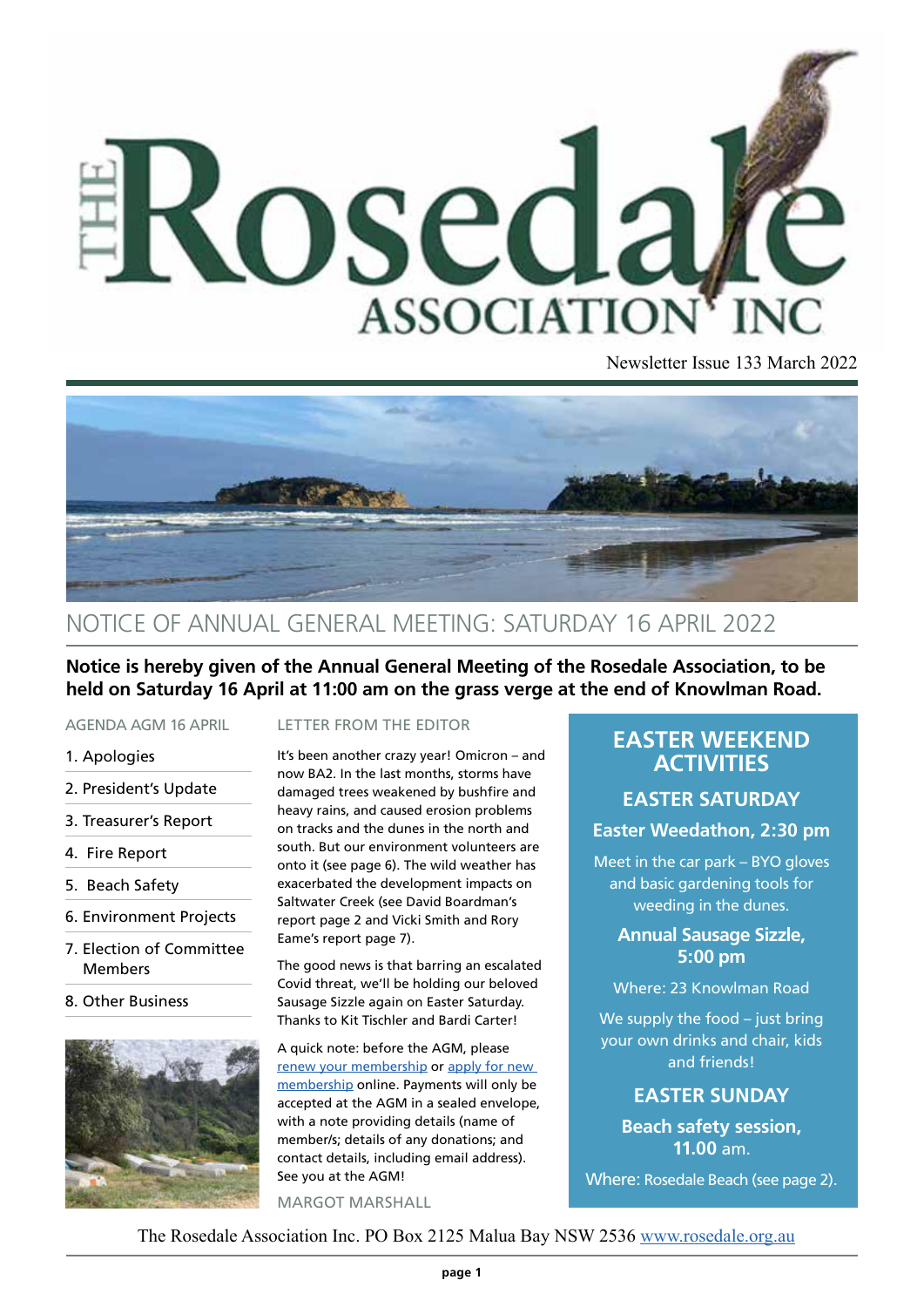### ROSEDALE ASSOCIATION - CURRENT COMMITTEE

committee@rosedale.org.au

**President**: David Boardman **Secretary**: Vicki Smith **Treasurer**: Melissa Gribble

### **Members**

Tim Brown Noel Egan Daniel Long Margot Marshall Michael Skipper Dugald Stewart Peter Ward

**Please pass this newsletter on to your friends and neighbours – we'd be delighted to have more members! Apply for new membership [here](https://rosedale.org.au/new-membership) and pay by credit card. You'll get an automated receipt.** 

**It's only \$10 a year.**

### JOIN OUR COMMITTEE!

Please think about joining the committee – we need fresh blood! Form is [HERE.](https://img1.wsimg.com/blobby/go/26ae4aef-8b2a-40e6-bdd4-894319717e90/downloads/rai_committee_nomination_formv3.pdf?ver=1648512592629)

Please send the form by Thursday 14 April – any questions email *executive@rosedale.org.au*









## TREASURER'S REPORT

#### ROSEDALE ASSOCIATION INCOME AND EXPENDITURE STATEMENT 2021

| <b>INCOME</b>                                  |             |
|------------------------------------------------|-------------|
|                                                |             |
|                                                | 110.39      |
|                                                | 1,440.00    |
| - Stairs (Ronald McDonald) \$                  | 5,000.00    |
| - Rosedale Environment Fund \$                 | 1,000.00    |
|                                                | \$10,760.39 |
|                                                |             |
| <b>EXPENDITURE</b>                             |             |
|                                                | 1,500.00    |
| Eurobodalla Shire Council - Plants  \$         | 935.00      |
|                                                | 383.90      |
|                                                | 188.72      |
|                                                | 136.00      |
|                                                | 94.42       |
|                                                | 31.40       |
| \$                                             | 3,269.44    |
|                                                | 600.00      |
|                                                | 500.00      |
|                                                | 500.00      |
|                                                |             |
| EXCESS OF INCOME OVER EXPENDITURE  \$ 5,890.95 |             |
| <b>ASSETS</b>                                  |             |
|                                                |             |
|                                                |             |
|                                                |             |
|                                                |             |
|                                                |             |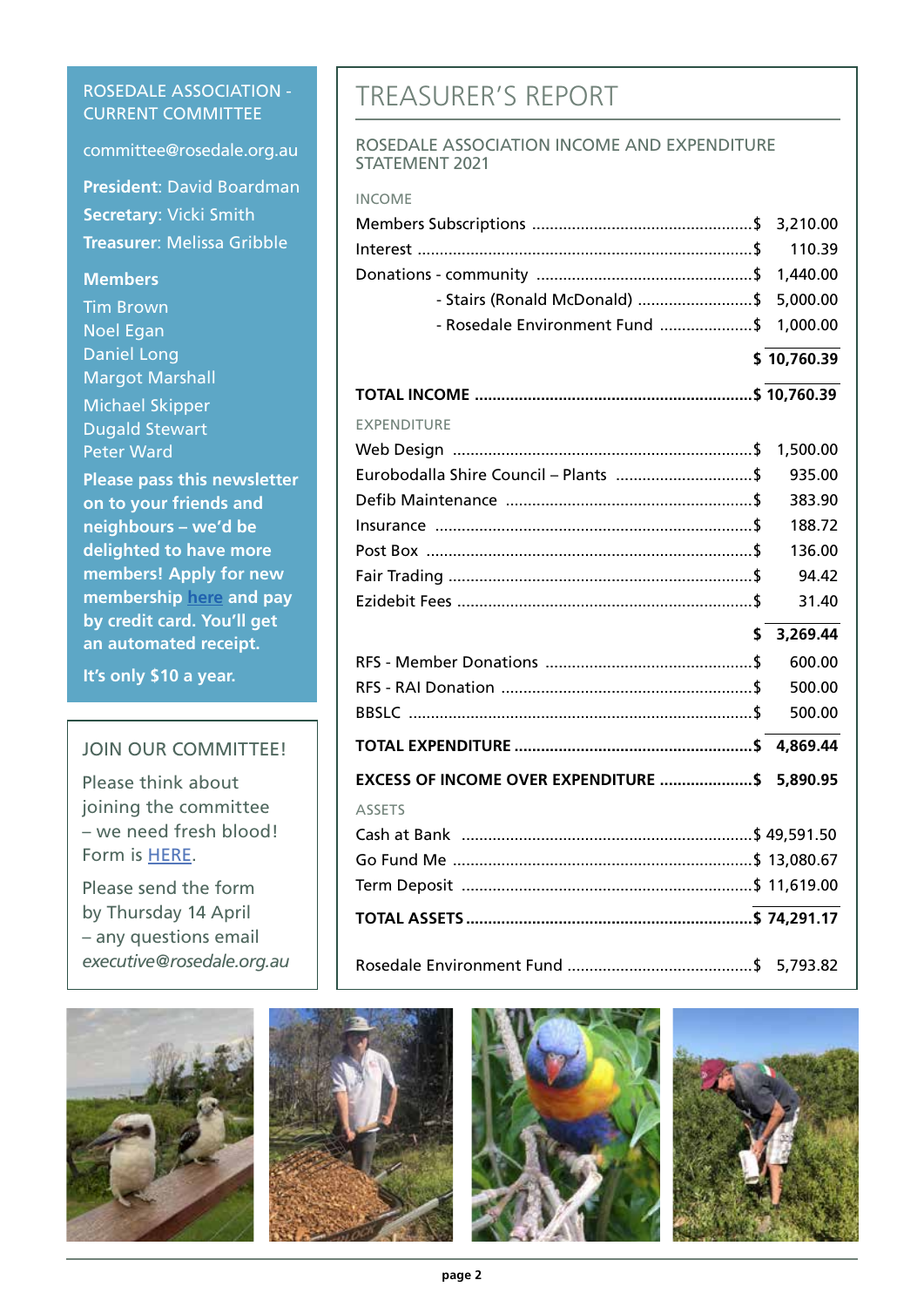

Developments to the west are moving along, although bad weather and delays in Council approvals mean they're not as fast as the developers would like!

We've had several site visits and meetings with Rosedale Farm's Project Manager. I also wrote to the new Mayor, Matthew Hatcher, and Vicki and I met with him on 7 February. Matthew had toured the development a few days earlier, so we had a constructive discussion about Saltwater Creek, clear felling of trees, plans for the roundabout and the outdated Master Plan for the Rosedale Urban Expansion Zone. Matthew was also interested to know how our community and rebuilding were going after the bushfire.

Looking back, it's interesting to see that the Rosedale Association has been actively engaged with authorities regarding developments to the west for at least 20 years. We've assessed numerous planning and environment documents and pressed for measures to enhance longterm outcomes. It was 2003 when the Marsim Group first lodged documents (including a Master Plan) to subdivide and develop Bevian Park (the land that was the old Mann's nursery). Around the same time, developers of Rosedale Farm were working to complete their Master Plan, hoping for construction to start the following year.

By the end of 2008, the Department of Planning had given Marsim 'concept approval' for a 806 lot subdivision. The approval was seen as almost inevitable – in 2006 the Refshauge Report on Sensitive Urban Land Areas had already endorsed, with Council's support, close urban development on the sites to the west of George Bass Drive.

For many years, the Association - particularly Emmett O'Loughlin, David Mackenzie and Bill Maher- continued their surveillance of Saltwater Creek. They pressured developers, Council and the Department of Planning to improve the ecology of Saltwater Creek. If there were proper management, they assessed, increased flow resulting from developments could reduce the level of pollution over the long term. As they noted at the time, the ecology of Rosedale Lagoon had already been severely compromised: farming, dam construction and land clearing of almost the entire catchment had provided generous pollutant loads and altered the frequency of the lagoon opening to the sea. Urban development within the Rosedale hamlet added its own raft of pollutants, carried in by stormwater inflows. These were slowly reduced, including by sealing of the carpark and sewage reticulation.

As developments to the west cover approximately 90 per cent of the catchment of Saltwater Creek, we're continuing to work with all parties to achieve the best long-term outcome we can. We want it to look like the image above! We also need your help (see Rory and Vicki's report on page 6).

# BEACH SAFETY TIM BROWN

With our recent heavy rains there's been a lot of water coming out of the lagoon and off the foreshores as this photo of Vicki's shows. This may have changed the sandbanks, affecting where the water moves back out to sea - and so where the rips are compared to last year. Be sure to assess conditions before entering the water, especially in bigger swell conditions.

Remember if you get caught in a rip, don't try to swim against or across it - this will only exhaust you. The best thing that you can do is relax, float and signal and call for help - this approach greatly increases the chances of a better outcome for everyone.

**Join me on the main beach for a refresher on the defibrillator and how to identify rips - Sunday April 17, 11.00 am.**

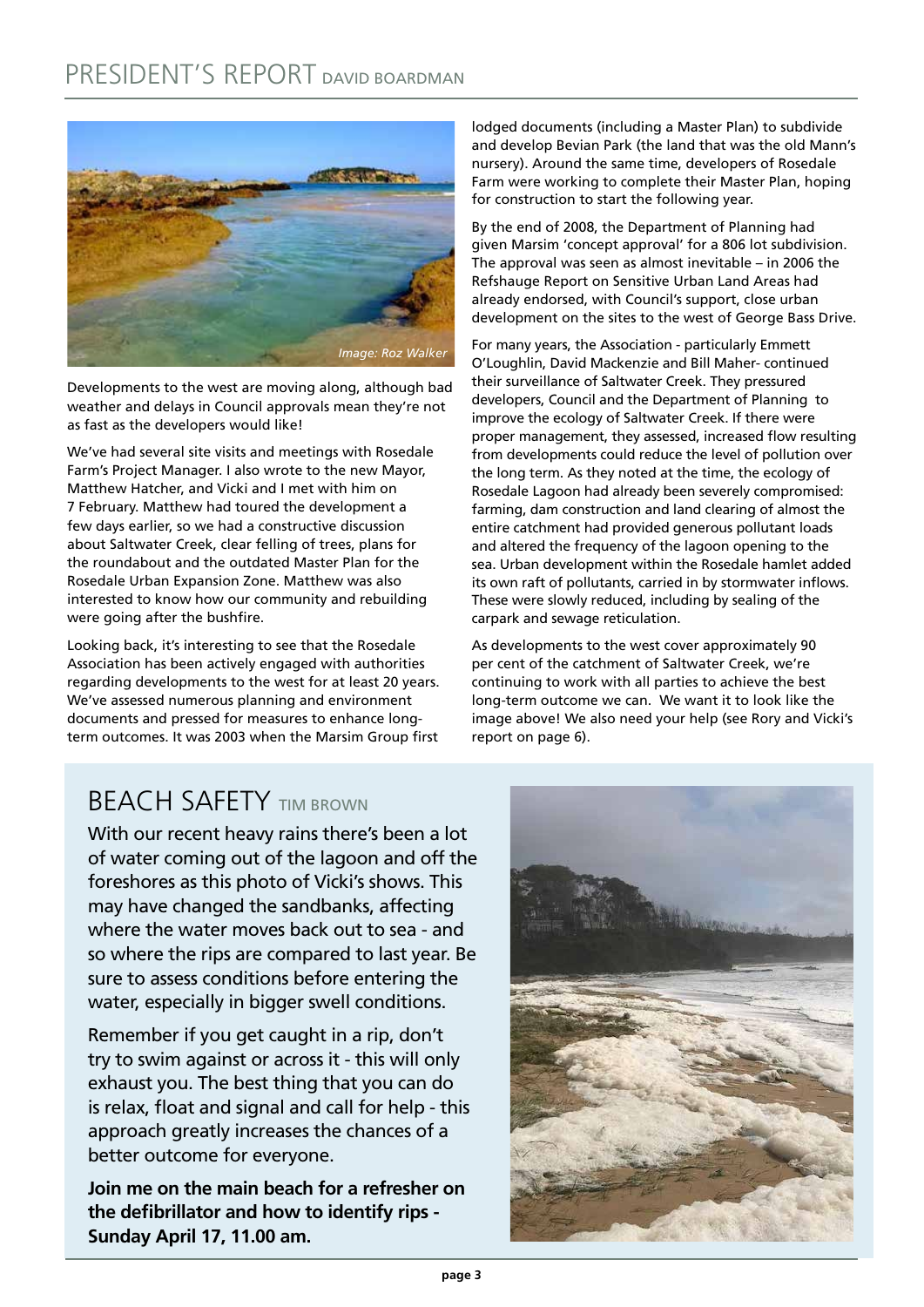### JIMMIES ISLAND – WHO WAS JIMMY? **VICKI SMITH**



Thanks to everyone who responded to our call out for info about the naming of Jimmies Island. I've been sharing leads and information with Helen Moody, who's writing a book on the named islands of the south coast. It seems there are two lines of thought.

Was the island named after Jimmy Friday, who was an Aboriginal fisherman identified with the area? That's what is recorded in a book called Our Town, Our People - Bateman's Bay Vol 1. There was a Mr Jimmy Friday, who was known as the 'King of Batemans Bay' in the early decades of the twentieth century (see photo above). Maybe it was him.

Or was the island named after James (Jimmy) Sebbens (Jnr) b.1858 d.1938? This is what Helen was told by the Moruya and District Historical Society and a Sebbens family member. This Jimmy was the fifth of 14 children, born to James Sebbens (Snr) b. 1813 d.1876 and his wife Celia Barling. James (Jnr) and his wife, Wilhelmina Louise Thomsen, cleared and developed Rosedale and parts of Burri/Guerilla Bay. As many of you will recall, Ian Harrison

documented a lot of this Rosedale history. Ian tells me that he understands that Jimmies Island was named after James (Jnr) because it was the island off the point of land then farmed by Jimmy.

By the way, I was surprised to find that the official registration of the name 'Jimmies Island' was only gazetted on 10 December 1982 by the NSW Geographical Names Board. Field verification trips were undertaken by departmental officers at the time. Their field notes dated 26 June 1982 for Jimmies Island state 'name obtained locally, verified, recommended'. Unfortunately, my inquiries with the Board found there were no other details recorded.

It is also worth noting that the registered spelling of Jimmies Island is correct. Some of you have pointed out to us that the correct spelling should be Jimmy's Island but that is not the case. Maybe it was named after more than one Jimmy … so Jimmies' Island would then be correct! I am still chasing up more leads and hope to have more to report next newsletter.

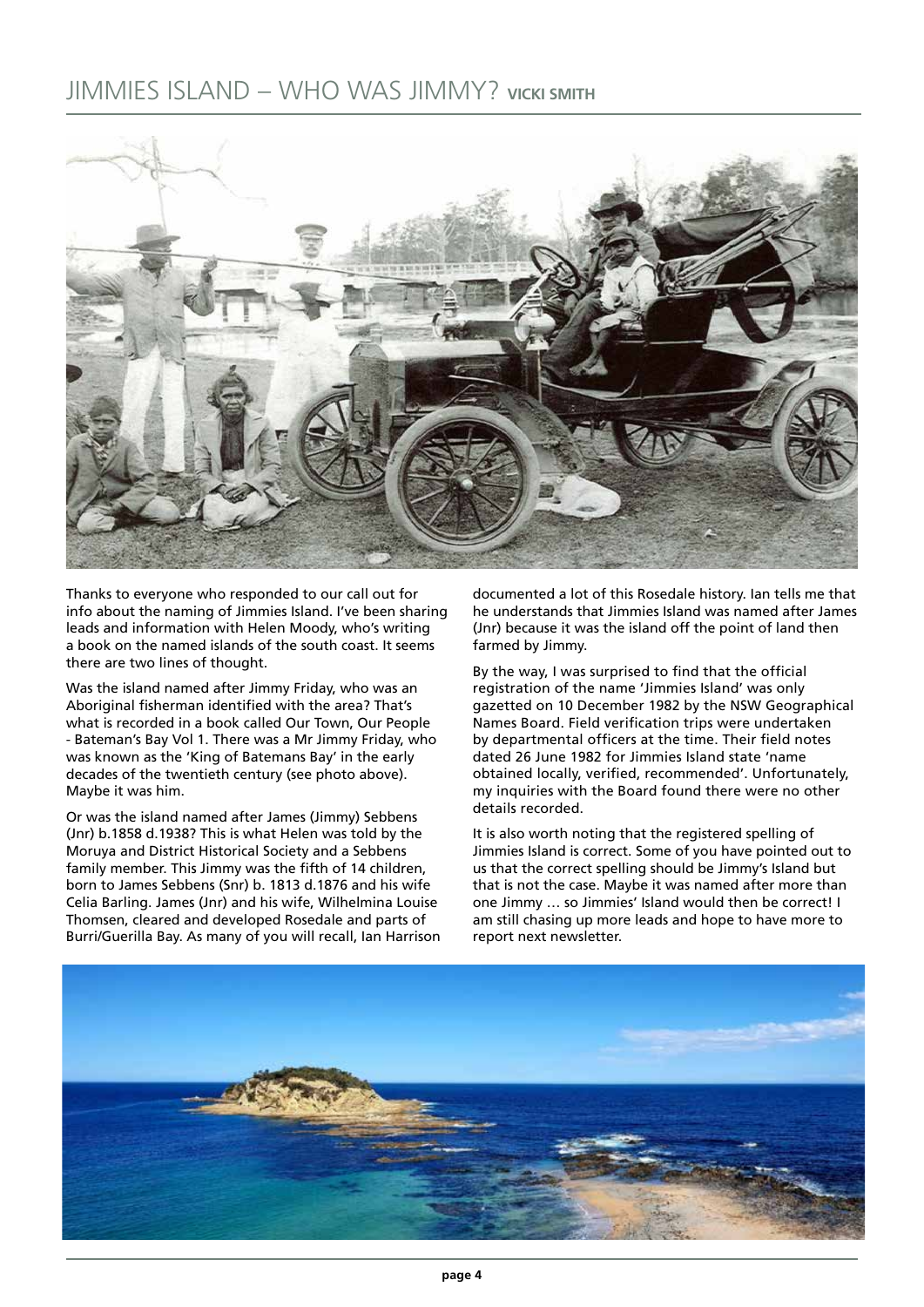It's very strange to be reporting on our fire preparedness at Rosedale when I've just tipped another 50 mm of rain out of my gauge – bringing the 2022 total to date to 540 mm (21 ½ inches in old speak!)

So far we've been lucky not to have endured extreme flooding and the damage that comes with it.

While the wet weather and mild temperatures have been a boon to the gardens of Rosedale, we're now seeing a large regrowth of mid-level vegetation and grasses, leading to increased fuel loads. This is particularly problematic in the previously burned areas of the shire to the west and northwest of us - the 'corridor of concern' as many RFS members call it.

But we continue to be more prepared for future bushfires. I'm excited to say we have recently taken delivery of a specially commissioned fire trailer unit that can be hooked up to a four-wheel-drive to provide quick response to fire threats we may see in Rosedale.

The trailer, firefighting pump, hoses and other equipment have been purchased from the funds so generously donated through the GoFundMe page and also from direct donations by many association members and Rosedale residents.

We'll conduct a number of training sessions on this new equipment at Easter and also for some Rosedale residents before then. The training and familiarisation sessions will help us know how the equipment works so we can respond quickly and efficiently to any fire within our hamlet.

I can't thank enough all those who have donated to the Rosedale firefighting fund. We now have a good deal of equipment and the capacity to activate up to four mobile fire units to assist in fire control when the next threat comes our way.



# **IMPORTANT NUMBERS**

**EMERGENCIES: 000**

**ABC LOCAL RADIO: 103.5 FM**

**WIRES (animal rescue) 13000 WIRES or 1300 094737**

**ESSENTIAL ENERGY (poles and wires) 13 20 80**

**[FISHERIES WATCH HOTLINE](https://www.dpi.nsw.gov.au/fishing/compliance/report-illegal-activity) (poachers) 1800 043 536**

**SEWERAGE (Council): 02 4474 7347**

**NSW MENTAL HEALTH LINE: 1800 011 511**



Bill Legge found this gorgeous seadragon washed up on the northern end of Boatshed beach in February this year. It's the second he's found in a year.

It's a weedy seadragon (*phyllopteryx taeniolatus*), 'weedy' because of its leaf-like appendages which help provide camouflage and allow it to feed on small crustaceans. It's otherwise known as the common seadragon and is the only species of seadragon found in NSW, protected in our waters.

Alert divers may spot this superbly camouflaged fish in kelpcovered rocky reefs at depths from about 3 m to 50 m.

These fish are poor swimmers, which explains the frequent beach strandings.

The breeding season is early summer, with usually one brood per season. Male seadragons carry the eggs fixed to the underside of the tail until they eventually hatch. Incubation time is about 8 weeks with up to 250 young hatching from a single brood.

Thanks to the Australian Museum for the info…for more visit their seadragon page [HERE](https://australian.museum/learn/animals/fishes/weedy-seadragon-phyllopteryx-taeniolatus/)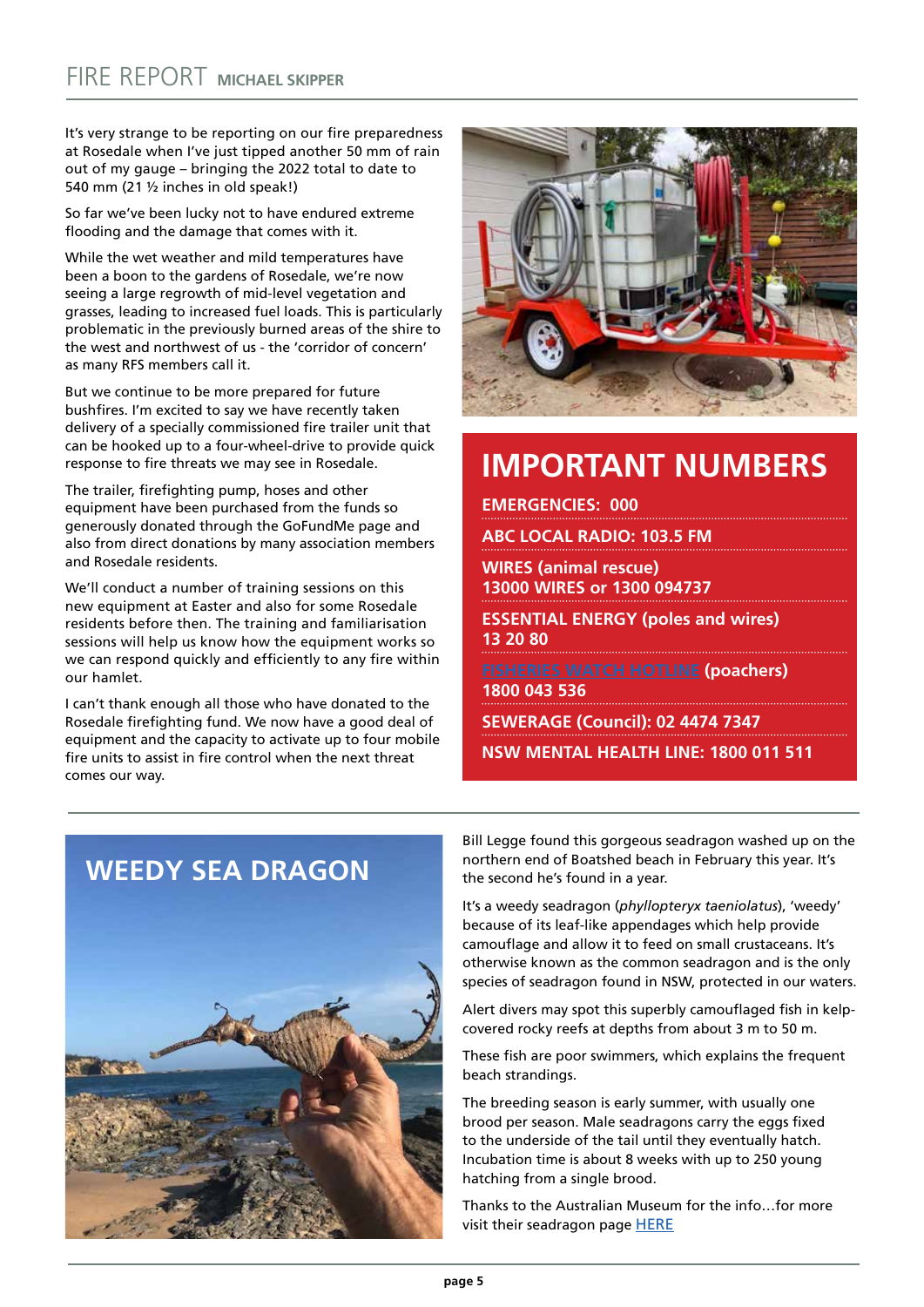# OUR COMMUNITY IN ACTION

Months of storms, heavy rain and fierce winds have changed the shape of the beach and created new erosion problems. Sometimes it seems like two steps forward and one back for our environment volunteers!







While incredible plant growth helped arrest the flow of stormwater in front of the cabins (above), volunteers will need to gradually fill the hole with more sand and vegetative matter so the roots of existing plants can stabilise the eroded area.

Council has agreed to replace the timber slats on the beach access path which were burned in the bushfires and broke up on the ocean side leaving a 50 cm drop! This echidna (right) wisely went off track and avoided the drop!

Our main goal for the next year is to maintain plant diversity – and keep weeding. **Please join us on Easter Saturday at 2.30 pm…meet in the carpark but we'll be working on the dunes.** Our planting supports battered Exercise Figure 2.50 pm.... need Echidna off track



Volunteers positioned ecologs, filled buckets and dumped seaweed

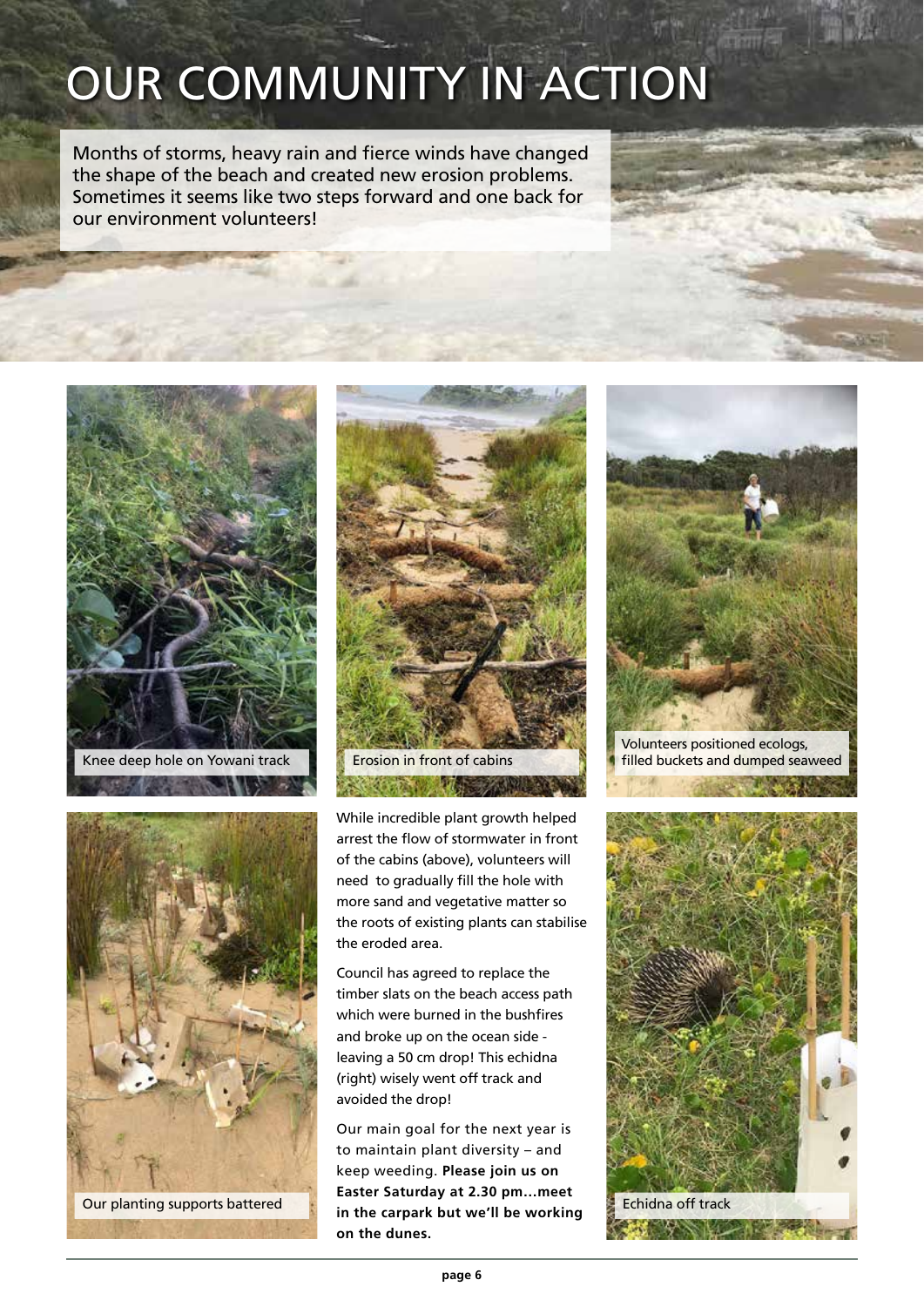# RABBIT CONTROL -VOLUNTEERS WANTED!

FRIDAY MAY 20, 2022, 1:00 pm – 3:00 pm

We're looking for 10 -12 people across North and South Rosedale to form a rabbit monitoring team. We want to control those pesky rabbits!

Council's Invasive Species Officer Paul Martin will teach us how to use the Trimble (a handheld GPS and data logger).

Let Katy Hamilton know if you can help – katyoutbackot@gmail.com.

### SALTWATER CREEK UPDATE RORY EAMES & VICKI SMITH

We're continuing our work on Saltwater Creek, talking with the Rosedale Farm developer, making site visits, and obtaining water quality testing data from the site manager. The developer has installed additional silt and sediment traps and sections of the area are being left largely intact (not cleared) even through the sale process. Council says the developer is meeting requirements, and even exceeding them in some areas, but that there are also areas that can be improved.

### NSW MONITORING

Saltwater Creek is included in the NSW Water Quality Monitoring Program, with the most recent sampling during the 2020-21 summer, where two sites were monitored monthly. Results indicate that algae level was 'fair', water clarity was 'poor', and overall estuary health was 'fair'. Interestingly, since 2014-15 the assessment has always been a consistent 'fair'. We're seeking more data from the Department of Planning and Environment.

### EEL AND FISH DEATHS

After recent observations of dead eels and some fish, Council tested the water and determined that oxygen saturation levels were 'acceptable'. The Association and Council also reported the dead eels to a Fisheries officer, who reviewed Council's sample results and assessed the oxygen saturation levels as 'borderline'. Fisheries say they will work with Council to investigate our community's concerns, including silt runoff during downpours. Council subsequently inspected the development site and identified an overspill at a sediment fence during heavy rain, which was quickly addressed by the project manager.

### MORE MONITORING

Looking forward, we've decided that our own monitoring and sampling program is feasible, and we're currently reviewing a draft Saltwater Creek Monitoring Project Plan. It will likely involve input from experts, other stakeholders and of course valuable community volunteers. Stay tuned!